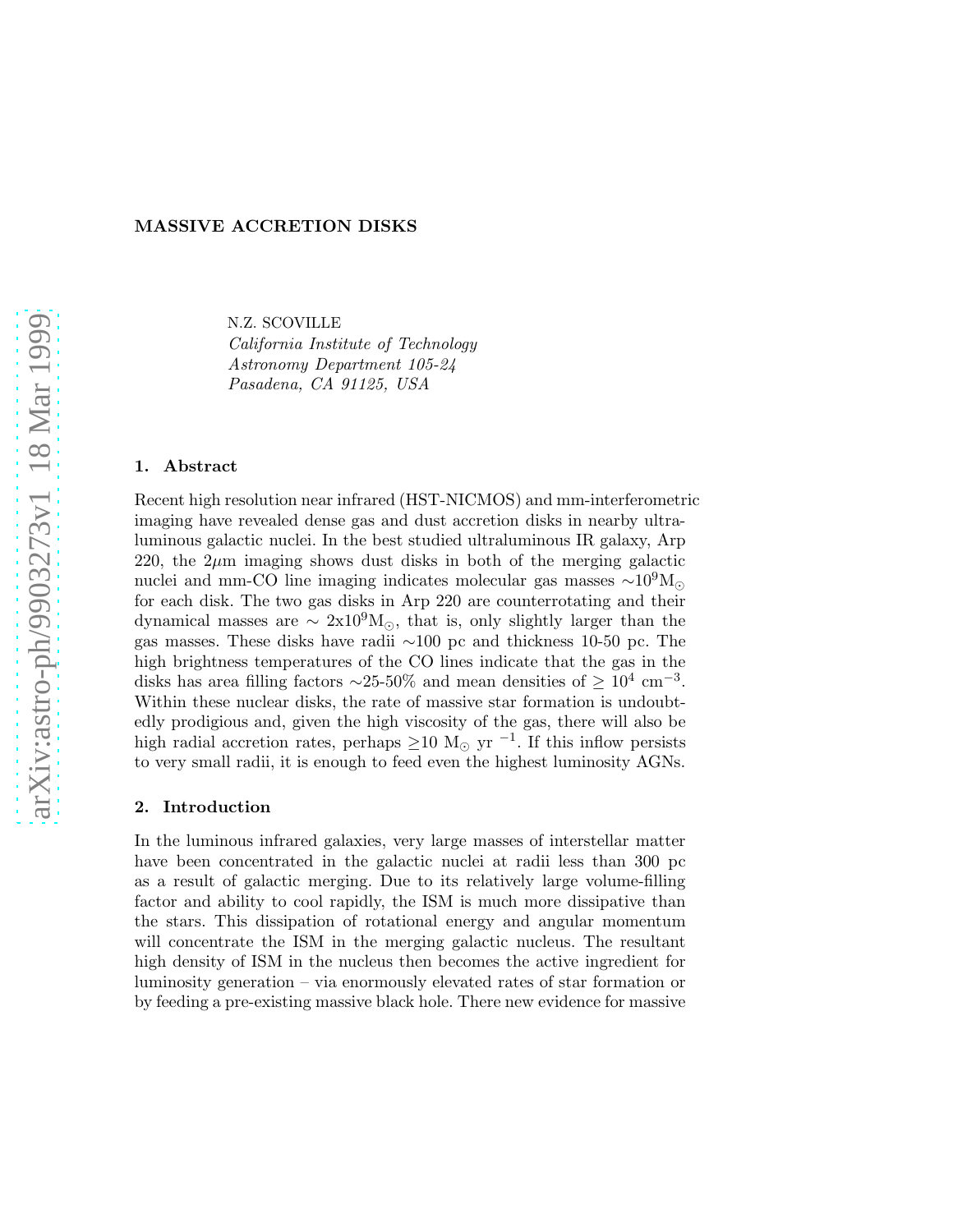# 2 N.Z. SCOVILLE

gas and dust accretion disks in a number of these galactic nuclei. Here, we will concentrate on those structures. The best example is that found in the ultraluminous infrared galaxy Arp 220. For this object there now exists sub-arcsecond resolution mm-wave aperture synthesis which probes both the molecular gas distribution and the kinematics – hence the mass distribution (Scoville, Yun and Bryant, 1997, Downs and Solomon, 1998, and Sakamoto et al 1998). Similar, less massive structures are also evident in millimeter-wave observations of a number of nearby lower level AGN (Tacconi et al 1998, Baker and Scoville, 1998).

## 3. Arp 220

Arp 220 (IC 4553/4), with an infrared luminosity of 1.5  $\times$  10<sup>12</sup> L<sub>☉</sub> at  $\lambda$  =  $8-1000\mu$ m, is one of the nearest ultraluminous infrared galaxies (Soifer *et* al, 1987). Visual wavelength images reveal two faint tidal tails, indicating a recent tidal interaction (cf. Joseph and Wright, 1985), and high resolution ground-based radio and near-infrared imaging show a double nucleus (Baan et al, 1987, Graham et al, 1990). The radio nuclei are separated by 0.′′98 at P.A. ~90° (Baan and Haschick, 1995). To power the energy output seen in the infrared by young stars requires a star formation rate of  $\sim$ 10<sup>2</sup> M<sub>☉</sub> yr<sup>-1</sup>. Alternatively, if the luminosity originates from an active galactic nucleus, this source must be sufficiently obscured by dust that even the mid-infrared emission lines are highly extincted since spectroscopy with the ISO shows no evidence of very high ionization lines at wavelengths out to  $40\mu$ m (Sturm et al, 1996).

#### 3.1. NEAR INFRARED

The central region of Arp 220 is shown in contour form in Figure 1. Coordinate offsets are measured from the position of peak flux at  $2.2\mu$ m occuring on the western nucleus. These images clearly show the two nuclear regions plus several lesser peaks. The morphology of both nuclei changes remarkably with wavelength. In particular, the bright western nucleus shows greater extension to the south at  $2.2\mu$ m and the eastern nucleus has a southern component which becomes increasingly strong at the longer wavelengths. Under the assumption that the background starlight has an intrinsic color which is not strongly varying, and that the dust producing the extinction is in the foreground, ie, not mixed with the stars, we have corrected the  $2.2\mu$ m image for extinction and use this extinction-corrected image (shown in the lower right panel of Figure 1) to place the near-infrared maps relative to the three cm-wave radio continuum sources in Arp 220. Our registration places one radio nucleus between the two emission peaks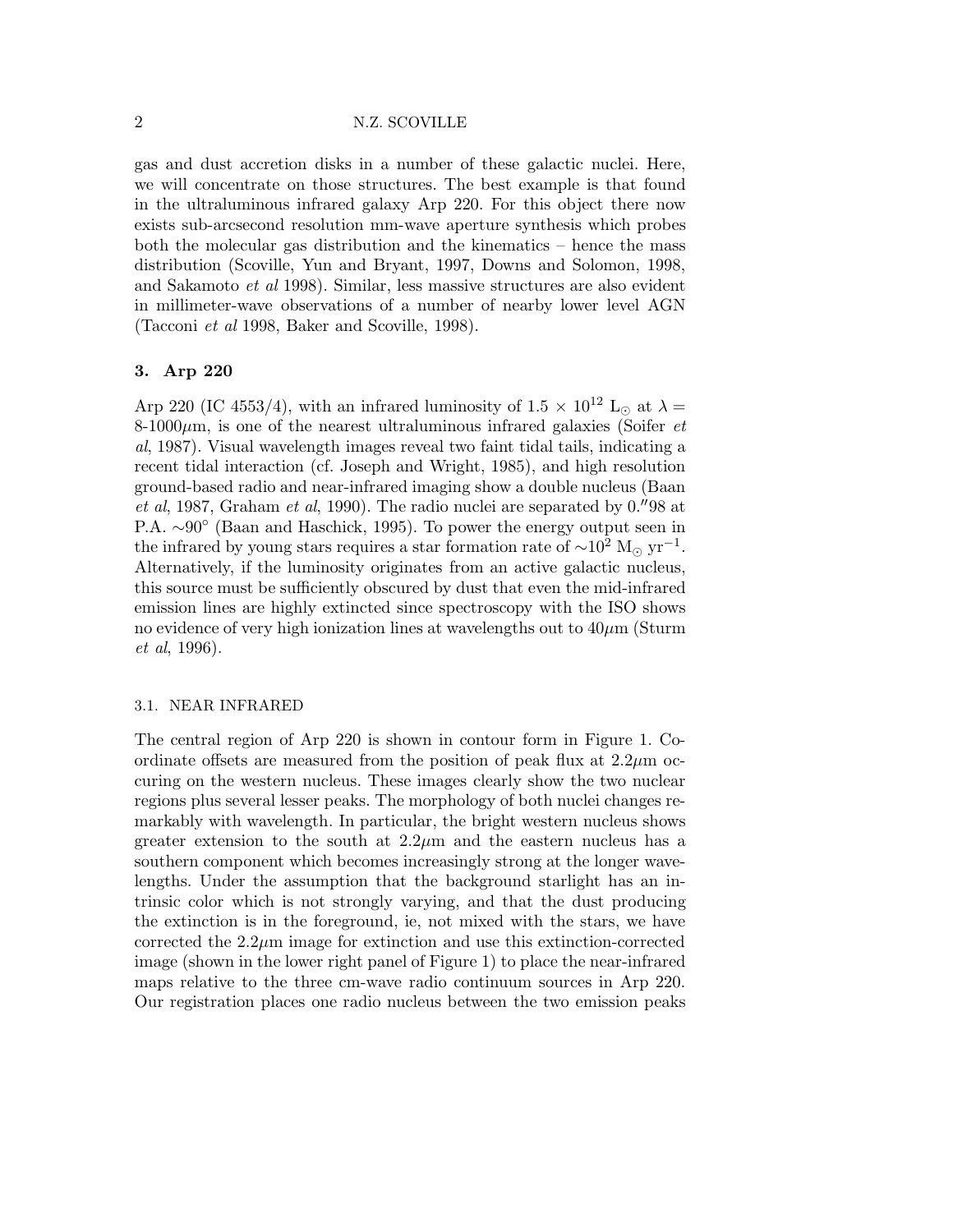

Fig. 1: Central region of Arp 220 imaged at 1.1 (a), 1.6 (b) and 2.2 (c) $\mu$ m with NICMOS on HST (Scoville *et al*, 1998). The lower right panel shows the 'de-extincted' 2.2  $\mu$ m image where the extinction at 2.2 $\mu$ m was determined from the  $1.6/2.2 \mu m$  color and the assumption of a foreground dust screen. (The lower right panel has  $0.2''$  resolution since both the 1.6 and 2.2  $\mu$ m images were smoothed to this resolution to obtain the color). Contours are spaced logarithmically and the axes are labelled in arcsec offset from the 2.2 (c) $\mu$ m peak. The bar indicates 200 pc.

seen at  $2.2\mu$ m in the east and the western radio nucleus in the area of extremely high obscuration to the south of the western  $2.2\mu$ m peak. With this registration, the third, very weak radio component coincides with the faint southern peak seen in the images at all three near-infrared wavelengths (cf. Scoville et al 1998).

The complex near-infrared structure of Arp 220 is undoubtedly due to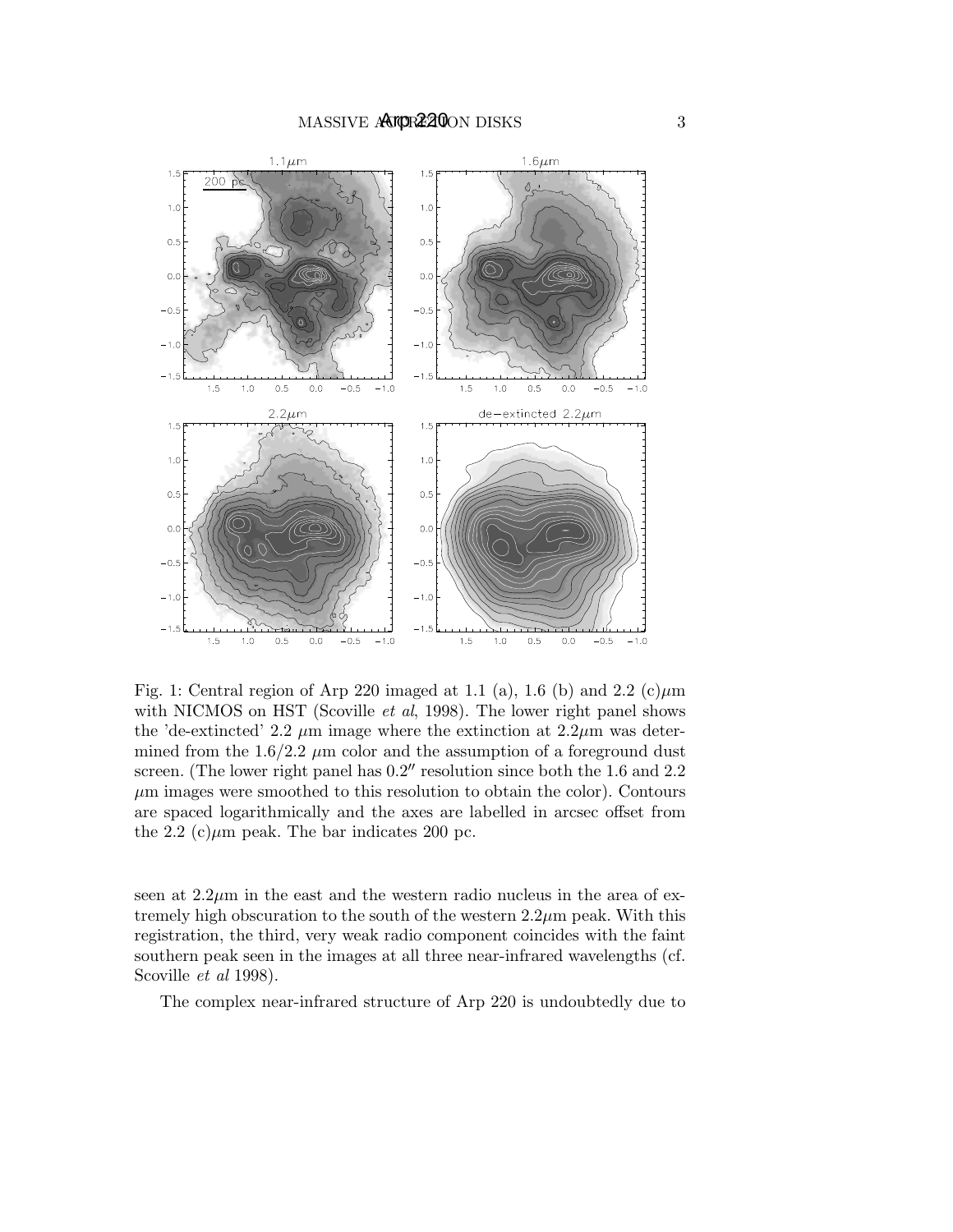#### 4 N.Z. SCOVILLE

there being multiple centers of star formation activity and strongly varying dust obscuration within the merger nuclei. The crescent or partial ring morphology of the western nucleus might readily arise under two circumstances: if there is an obscuring disk of dust and gas embedded in a spheroidal nuclear star cluster, or if a central starburst ring is partially obscured by its own dust on one side. In either case, the dust (and dense interstellar gas) must be confined to a thin disk-like structure, concentric with the western nucleus of the galaxy. A similar structure probably exists in the eastern nucleus based on the millimeter-wave interferometry (see below) although its inclination may not be so close to the line of sight (in view of the less sharp cutoff in the near-infrared light distribution). The suggested geometry for the western nucleus is a galactic nucleus star cluster cut by an embedded, opaque dust disk at inclination 20◦ to the line of sight.

### 3.2. MOLECULAR GAS

The total molecular gas content for Arp 220 is  $9 \times 10^9$ M<sub>☉</sub> based on the CO  $(2-1)$  emission and a CO-to-H<sub>2</sub> conversion ratio which is 0.45 times the Galactic value (cf. Scoville, Yun and Bryant, 1997). This enormous mass (approximately four times that of the entire Galaxy) is contained entirely within R <1.5 kpc and approximately  $5 \times 10^9$ M<sub> $\odot$ </sub> is apparently concentrated in a thin disk in the nuclear region at radii < 250 pc. Within the last year there have been two studies of the  $CO(2-1)$  emission at  $0.5''$  (175) pc) resolution (Downs and Solomon, 1998, and Sakamoto et al, 1998). In Figure 2, the CO emission and 1.3 mm continuum emission are shown from Sakamoto et al (1998). Figures 2a-c show the CO line emission, mean velocity field and continuum emission obtained from only the high resolution interferometry data – that is, filtering out any extended structure by not including short interferometer baselines. Figure 2d shows the total integrated CO emission and mean velocity contours, including both high and low resolution data. The crosses on all four panels indicate the positions of the double radio nuclei (Norris, 1985). In both the line (a) and the continuum (c), there are clear peaks at the positions of the radio nuclei.

The CO peaks coincide with those in the continuum but the line emission is much more extended than the continuum emission. The diameter of the CO in Figure 2d, in which most of single-disk flux is recovered, is about 2 kpc, and the overall emission (2d) is elongated along a direction parallel to the gradient in the velocity field. The latter provides the basis for modelling the overall emission as a disk since an inclined disk will have parallel kinematic and isophotal major axes (see also Scoville, Yun and Bryant, 1997). The gas disk is, however, not axisymmetric and its velocity field shows distortions, which suggest non-circular motions or unrelaxed gas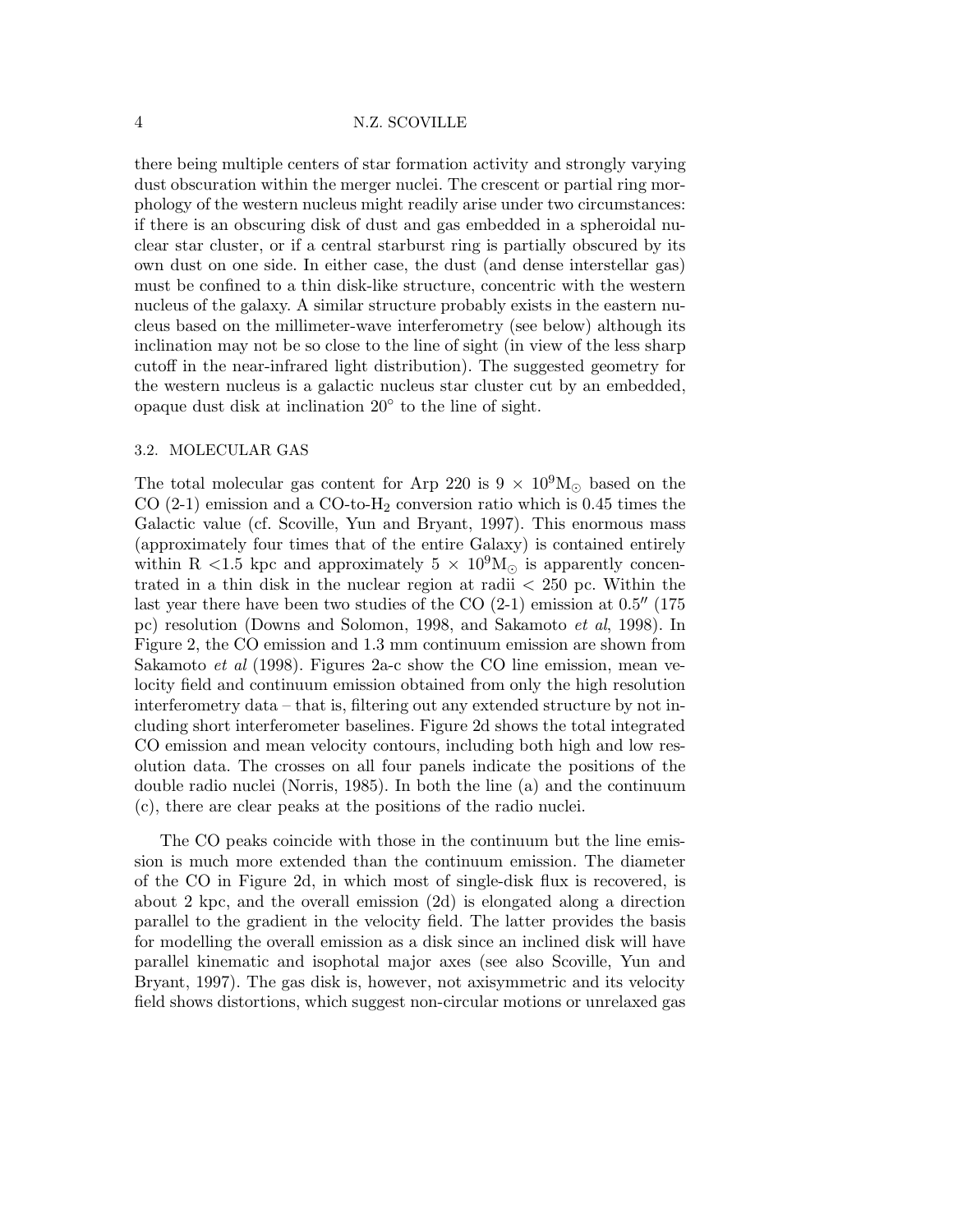

Fig. 2: Central region of Arp 220. Crosses in each panel indicate the 1.3 m continuum position of the nuclei. (a) High resolution CO (2-1) emission. (b) Mean velocity of CO (2-1) with contours spaced 50 km s<sup>-1</sup>. (c) 1.3 mm continuum. (d) CO (2-1) integrated intensity map and isovelocity contours  $(50 \text{ km s}^{-1} \text{ step})$  made from low(L), high(H), and ultra-high(U) resolution data.

components, probably due to the fact that the system is still an ongoing merger and has two massive nuclear star clusters embedded in the disk.

About 30% of the total CO emission is associated with the two nuclei, and a steep velocity gradient is evident across each nucleus in the high resolution velocity map (Figure 2b). The velocity shift is about 500 km s<sup>−1</sup> within  $0.^{''}3$  (110 pc) in position-velocity diagrams through each nucleus. The velocity gradients across the two nuclei are in opposite directions and neither is aligned with that in the outer molecular disk at  $P.A. = 25^{\circ}$ (compare Figures 2b and d). The very steep velocity gradients at the two nuclei, as well as their directions, exclude the possibility that the gas is just rotating around the dynamical center of the merger. Instead, the data suggest that each nucleus has a separate rotating molecular gas disk. These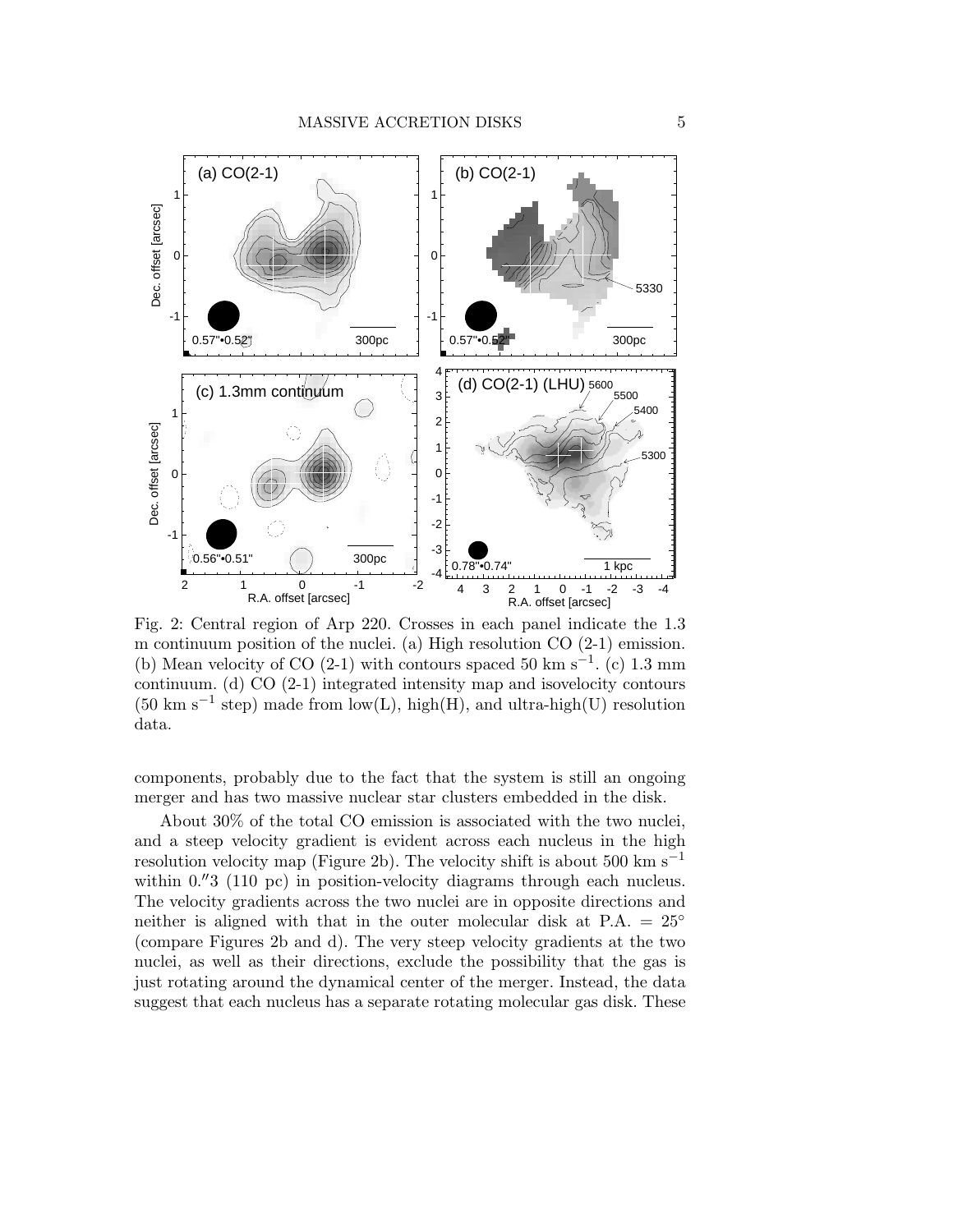#### 6 N.Z. SCOVILLE

two disks are counterrotating, and their diameters are ∼200 pc (0.5′′). The dynamical mass of each nucleus is  $\sim 2 \times 10^9 \sin^2 i$  M<sub>☉</sub>, where *i* is the inclination of the disks. The presence of the two dynamically relaxed disks strongly supports the view that the two peaks (in the millimeter, radio and NIR) are true nuclei, and that Arp 220 is indeed a merger. The major axis of the disk inferred from the NICMOS images is consistent with the E-W velocity gradient at the west nucleus.

The two nuclear disks are embedded in an outer gas disk of kiloparsec radius. The mean velocity of the two nuclei is different by about 200 km s<sup>-1</sup>, with the eastern nucleus more redshifted. This is consistent with NIR spectroscopy of Br $\gamma$  (Larkin *et al*, 1995). The dynamical mass within the orbit of the two nuclei (ie,  $R < 250$  pc) was estimated to be a  $5.4 \times 10^9$ M<sub> $\odot$ </sub> by Scoville, Yun and Bryant (1997). Thus more than half of the mass in this region belongs to the two nuclei. Note, however, that the dynamical mass of the central disk has large uncertainty due to its poorly constrained inclination (i $\sim$  45 deg).

### 4. Remarks

In the ultraluminous galaxies the nuclear gas and dust accretion disks are spectacular: containing up to  $10^9$  M<sub>☉</sub> of ISM at radii 100-200 pc but extremely thin (10-50 pc). The mean gas densities within the disks are typically  $10^4$  cm<sup>-3</sup> and, in contrast to our Galactic center where the area-filling factor is only a few percent, the disk area is substantially filled (area-filling factors, 20-50%). Our results show that part of the concentrated gas (30% in CO luminosity in the case of Arp 220) remains intact around the stellar nuclei to the late stages of merger evolution – at least until the two nuclei approach within several hundred parsecs. The rest of the gas is rotating around the dynamical center of the merger system.

It has been shown in numerical simulations that gas rapidly concentrates to the nuclei of merging galaxies at an early phase of interaction. Subsequently, the concentrated gas quickly merges as the nuclei approach each other (Barnes and Hernquist, 1991). There is strong consensus that the activity in the ultraluminous IR galaxies is triggered by strong dynamical perturbations during a close galactic encounter or galactic merging. The resultant disruption of the normally circular orbits in a disk system will lead to extremely rapid dissipation of rotational energy and angular momentum within the interstellar medium. Once in the nucleus, any vertical (z) motions of the gas are rapidly damped and dissipated. The resultant thin disk in the nuclear region, containing a galactic mass of interstellar medium, will be vertically supported by turbulence and the radiation pressure of young stars formed in this high density medium. In fact, such disks